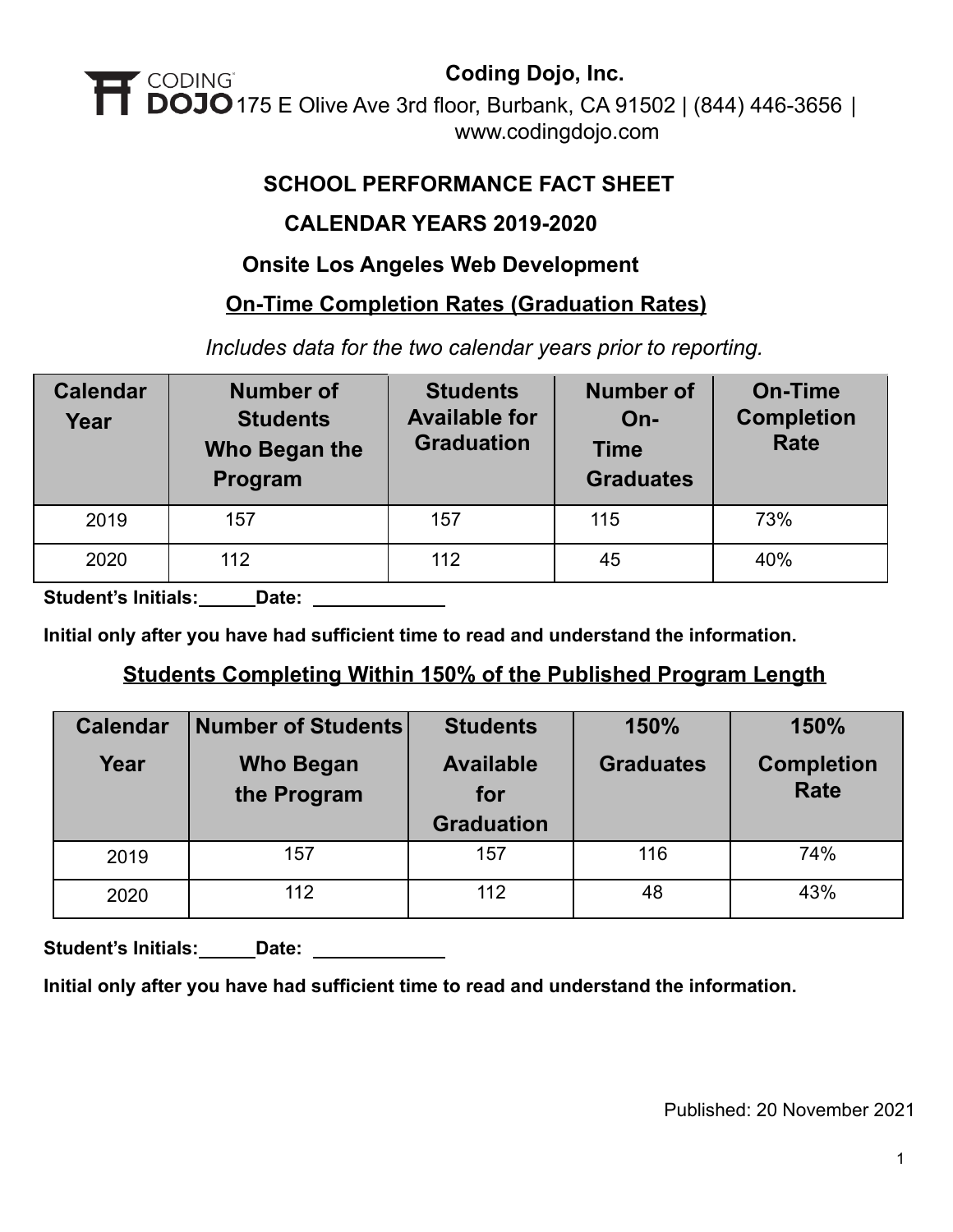## **Job Placement Rates** *(includes data for the two calendar years prior to reporting)*

| Calendar<br>Year | <b>Number</b><br><b>of</b><br><b>Students</b><br><b>Who</b><br><b>Began</b><br>Program | <b>Number of</b><br><b>Graduates</b> | <b>Graduates</b><br>Available for<br><b>Employment</b> | <b>Graduates</b><br><b>Employed in</b><br>the<br><b>Field</b> | <b>Placement Rate</b><br>% Employed in<br>the<br><b>Field</b> |
|------------------|----------------------------------------------------------------------------------------|--------------------------------------|--------------------------------------------------------|---------------------------------------------------------------|---------------------------------------------------------------|
| 2019             | 157                                                                                    | 119                                  | 119                                                    | 51                                                            | 43%                                                           |
| 2020             | 112                                                                                    | 57                                   | 57                                                     | 38                                                            | 67%                                                           |

You may obtain from the institution a list of the employment positions determined to be in the field for

which a student received education and training. (View [list of positions\)](https://cdn2.codingdojo.com/files/alumni_positions.pdf)

# **Gainfully Employed Categories** *(includes data for the two calendar years prior to*

# *reporting)*

# **Part-Time vs. Full-Time Employment**

| <b>Calendar Year</b> | <b>Graduate</b><br><b>Employed</b><br>in the Field<br>20-29 Hours Per<br><b>Week</b> | <b>Graduates Employed</b><br>in the<br>30<br><b>Field</b><br>at<br>Least<br><b>Hours Per</b><br><b>Week</b> | <b>Total Graduates</b><br><b>Employed in the</b><br><b>Field</b> |
|----------------------|--------------------------------------------------------------------------------------|-------------------------------------------------------------------------------------------------------------|------------------------------------------------------------------|
| 2019                 |                                                                                      | 51                                                                                                          | 43%                                                              |
| 2020                 |                                                                                      | 38                                                                                                          | 67%                                                              |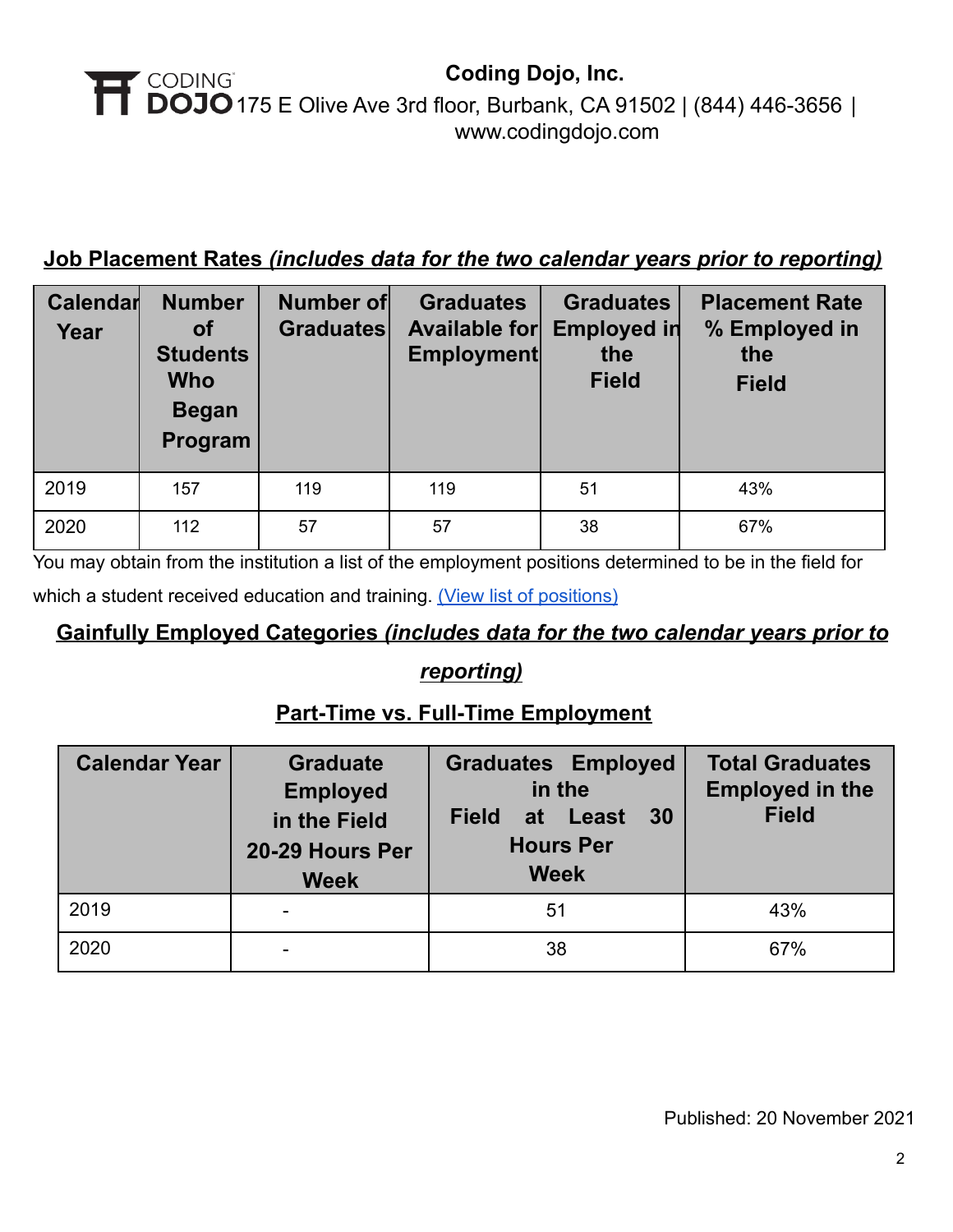# **Coding Dojo, Inc. 175 CODING**<br>175 E Olive Ave 3rd floor, Burbank, CA 91502 [|](http://www.codingdojo.com) (844) 446-3656 | [www.codingdojo.com](http://www.codingdojo.com)

### **Single Position vs. Concurrent Aggregated Position**

| <b>Calendar Year</b> | <b>Graduates</b><br><b>Employed in</b><br>the Field in a<br><b>Single</b><br><b>Position</b> | <b>Graduates Employed</b><br>in the<br><b>Field in Concurrent</b><br><b>Aggregated Positions</b> | <b>Total Graduates</b><br><b>Employed in the</b><br><b>Field</b> |  |
|----------------------|----------------------------------------------------------------------------------------------|--------------------------------------------------------------------------------------------------|------------------------------------------------------------------|--|
| 2019                 | 51                                                                                           | N/A                                                                                              | 51                                                               |  |
| 2020                 | 38                                                                                           | N/A                                                                                              | 38                                                               |  |

### **Self-Employed / Freelance Positions**

| <b>Calendar Year</b> | <b>Graduates Employed who are Self-</b><br><b>Employed or Working Freelance</b> | <b>Total Graduates</b><br><b>Employed in the</b><br><b>Field</b> |
|----------------------|---------------------------------------------------------------------------------|------------------------------------------------------------------|
| 2019                 | 0                                                                               | 51                                                               |
| 2020                 |                                                                                 | 38                                                               |

# **Institutional Employment**

| <b>Calendar Year</b> | <b>Graduates Employed in</b><br>the Field who are<br><b>Employed by the</b><br><b>Institution, an Employer</b><br>Owned by the Institution,<br>or an Employer who<br><b>Shares Ownership</b> | <b>Total Graduates</b><br><b>Employed in the</b><br><b>Field</b> |  |
|----------------------|----------------------------------------------------------------------------------------------------------------------------------------------------------------------------------------------|------------------------------------------------------------------|--|
| 2019                 |                                                                                                                                                                                              | 51                                                               |  |
| 2020                 |                                                                                                                                                                                              | 38                                                               |  |

**Student's Initials: Date:**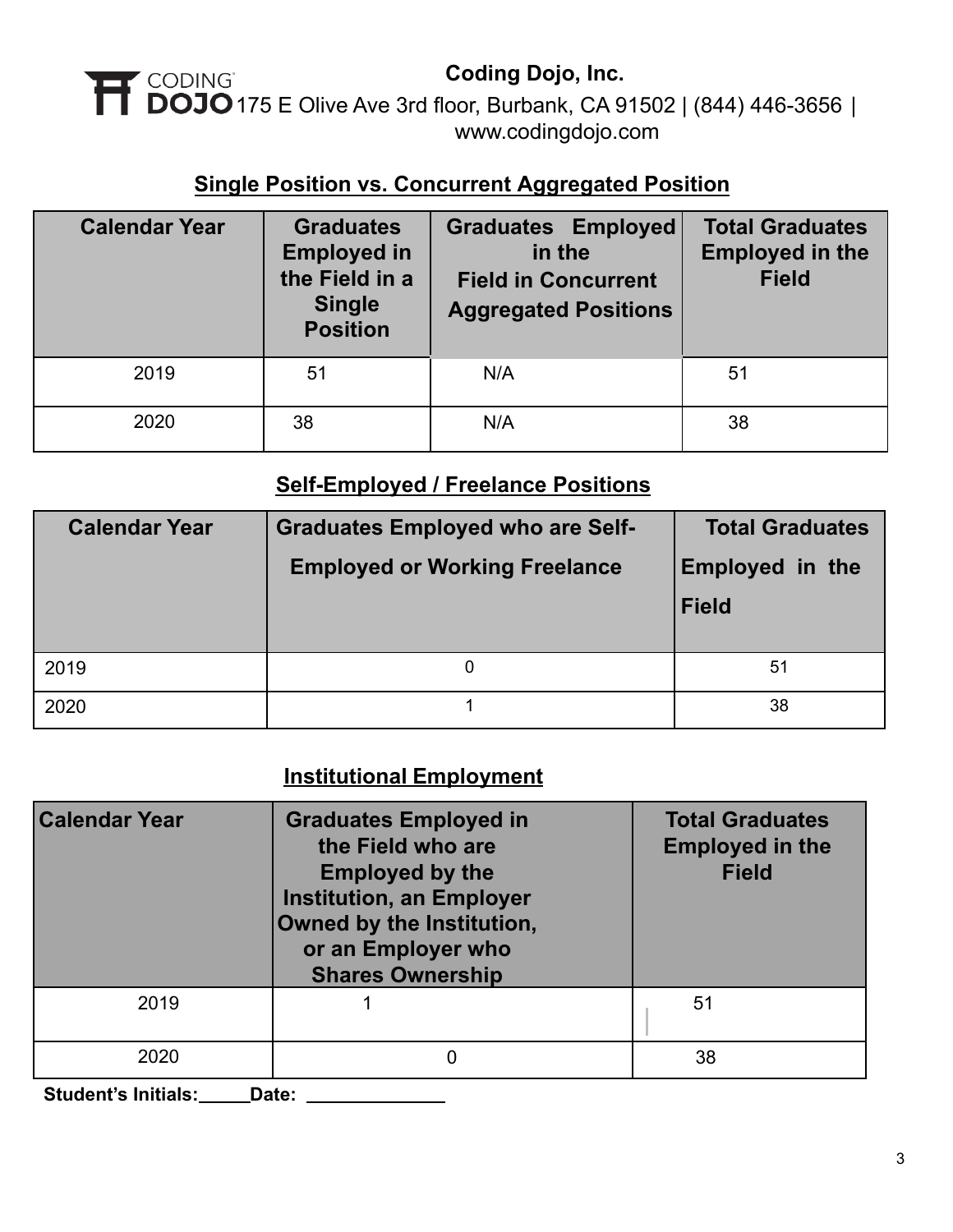#### **Initial only after you have had sufficient time to read and understand the information.**

**IF the majority of graduates from this program obtain jobs in self-employment or freelance work add:**

This program may result in freelance or self-employment.

- The work available to graduates of this program is usually for freelance or self-employment.
- This type of work may not be consistent.
- The period of employment can range from one day to weeks to several months.
- Hours worked in a day or week may be more or less than the traditional 8 hour work day or 40 hour work week.
- You can expect to spend unpaid time expanding your networks, advertising, promoting your services, or honing your skills.
- Once graduates begin to work freelance or are self-employed, they will be asked to provide documentation that they are employed as such so that they may be counted as placed for our job placement records.
- Students initialing this disclosure understand that either a majority or all of this school's graduates are employed in this manner and understand what comprises this work style.

**Student's Initials: Date: \_\_\_\_\_\_\_\_\_\_\_\_\_**

**Only initial after you have had sufficient time to read and understand the information**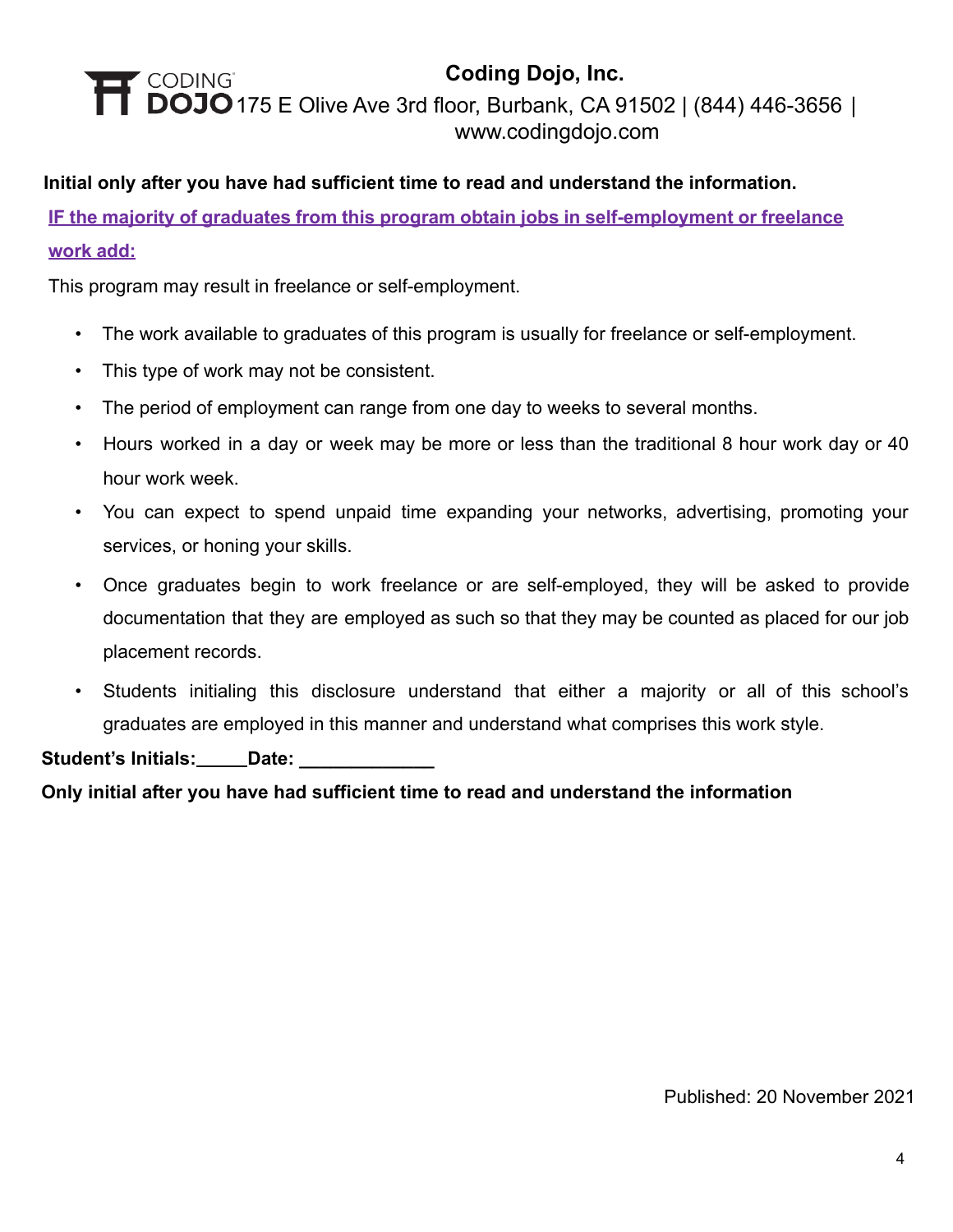### **License Examination Passage Rates** *(includes data for the two calendar years*

| <b>Calendar</b> | <b>Number of</b>    | <b>Number of</b>   | <b>Number</b>       | <b>Number</b>       | Passage     |
|-----------------|---------------------|--------------------|---------------------|---------------------|-------------|
| Year            | <b>Graduates in</b> | <b>Graduates</b>   | <b>Who</b>          | <b>Who</b>          | <b>Rate</b> |
|                 | <b>Calendar</b>     | <b>Taking Exam</b> | <b>Passed First</b> | <b>Failed First</b> |             |
|                 | Year                |                    | <b>Available</b>    | <b>Available</b>    |             |
|                 |                     |                    | <b>Exam</b>         | <b>Exam</b>         |             |
|                 |                     |                    | <b>Exam</b>         |                     |             |
| 2019            | 119                 | N/A                | N/A                 | N/A                 | N/A         |
| 2020            | 57                  | N/A                | N/A                 | N/A                 | N/A         |

### *prior to reporting)*

Licensure examination passage data is not available from the state agency administering the examination. We are unable to collect data from 0 graduates.

Student's Initials: Date: 2011

**Initial only after you have had sufficient time to read and understand the information.**

### **Salary and Wage Information** *(includes data for the two calendar years prior to*

### *reporting)*

**Annual salary and wages reported for graduates employed in the field.**

| <b>Calendar</b> | <b>Graduates</b>     | <b>Graduates</b> | \$20,001       |                                     | $$35,001$ $$40,001$ $$45,001$ |     | <b>No Salary</b>   |
|-----------------|----------------------|------------------|----------------|-------------------------------------|-------------------------------|-----|--------------------|
| Year            | <b>Available for</b> | <b>Employed</b>  | $\blacksquare$ | $\blacksquare$                      | $\blacksquare$                |     | <b>Information</b> |
|                 |                      | <u>in</u>        |                |                                     |                               |     |                    |
|                 | <b>Employment</b>    | <b>Field</b>     |                | \$25,000 \$40,000 \$45,000 \$50,000 |                               |     | <b>Reported</b>    |
| 2019            | 119                  | 51               | N/A            | N/A                                 | N/A                           | N/A | N/A                |
| 2020            | 57                   | 38               | N/A            | N/A                                 | N/A                           | N/A | N/A                |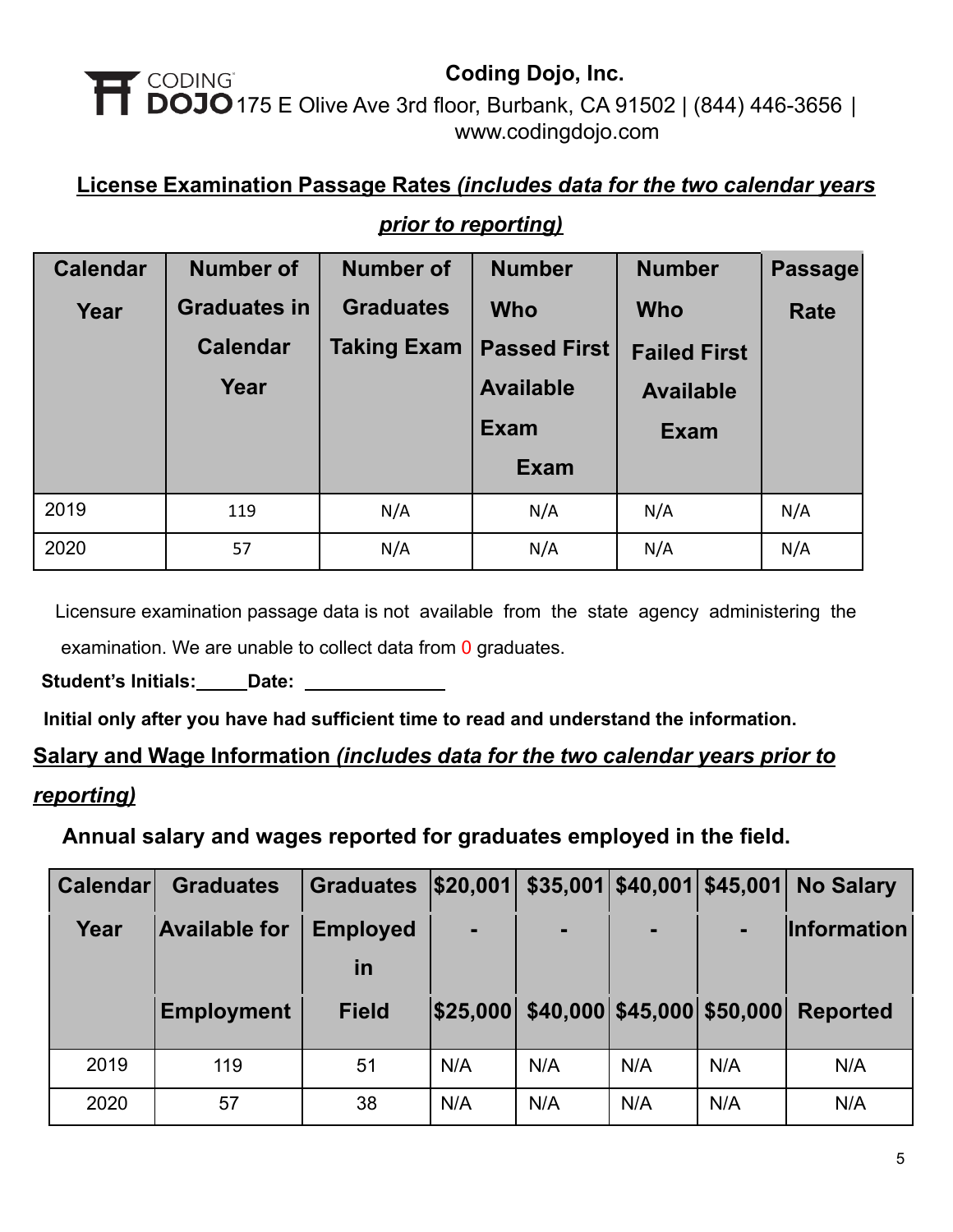Average salary data is derived from survey feedback received from Coding Dojo alumni. The information we shared in the salary disclosure statements are substantiated using [glassdoor.com](http://glassdoor.com/) and reflect the average salary specific to the regional location. A list of sources used to substantiate salary disclosures is available from the school.

**Student's Initials: Date:**

## **Initial only after you have had sufficient time to read and understand the information. Cost of Educational Program**

Total charges for the program for students completing on time in 2019: \$15,995 Total charges may be higher for students that do not complete on time.

Total charges for the program for students completing on time in 2020: \$15,995 Total charges may be higher for students that do not complete on time.

Student's Initials: **Date:** \_\_\_\_\_\_\_\_\_\_\_

**Initial only after you have had sufficient time to read and understand the information.**

Students at Coding Dojo are not eligible for federal student loans. This institution does not meet the U.S. Department of Education criteria that would allow its students to participate in federal student aid programs.

**Student's Initials: Date:**

### **Initial only after you have had sufficient time to read and understand the information.**

This fact sheet is filed with the Bureau for Private Postsecondary Education. Regardless of any information you may have relating to completion rates, placement rates, starting salaries, or license exam passage rates, this fact sheet contains the information as calculated pursuant to state law.

Any questions a student may have regarding this fact sheet that have not been satisfactorily answered by the institution may be directed to the Bureau for Private Postsecondary Education at 1747 N. Market Blvd, Suite 225, Sacramento, CA 95834, www.bppe.ca.gov, toll-free telephone number (888) 370-7589 or by fax (916) 263-1897.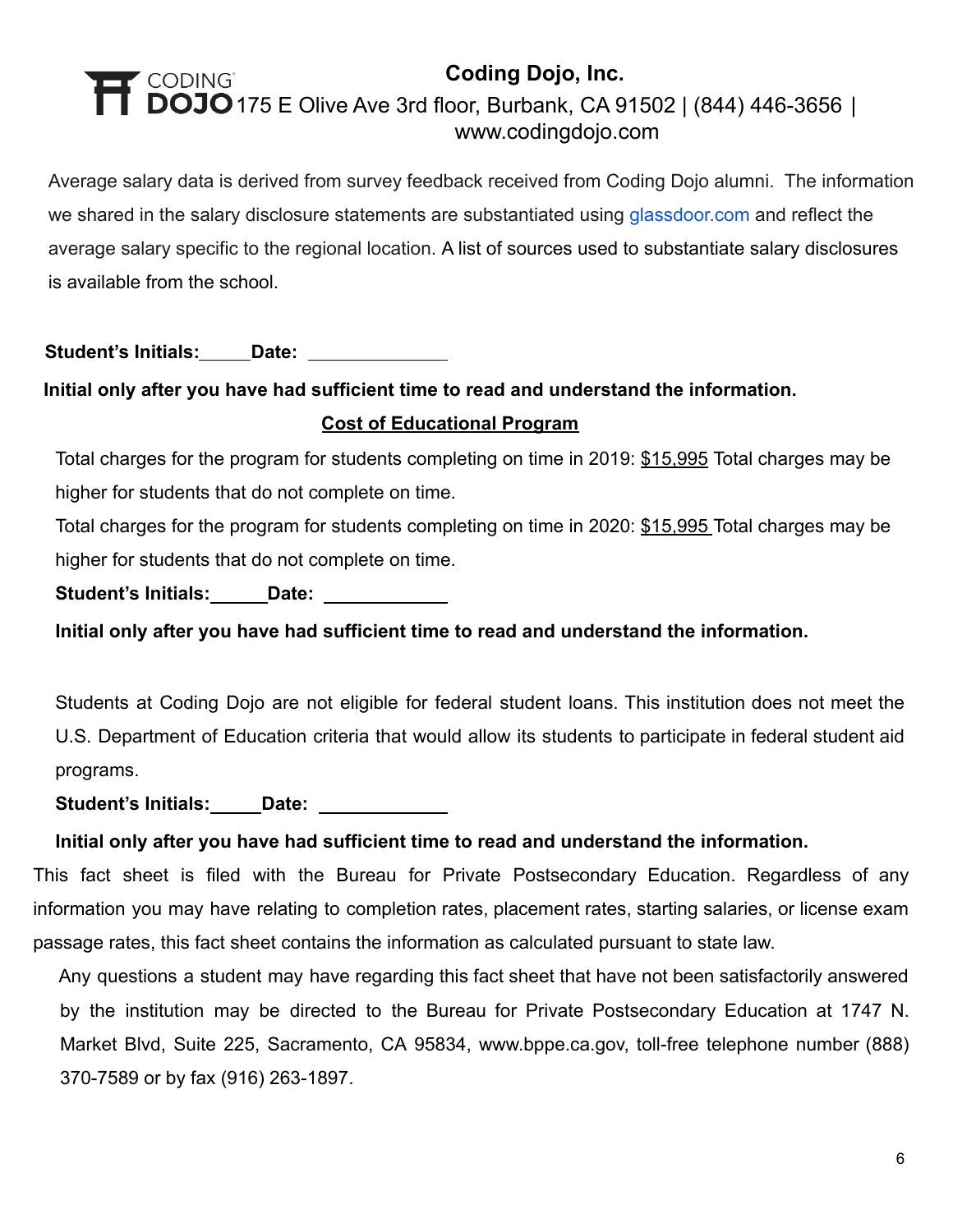Student Name Print

Student'sSignature Date Date Date Date

 $\_$ 

 $\overline{\phantom{a}}$  , where  $\overline{\phantom{a}}$  , where  $\overline{\phantom{a}}$  , where  $\overline{\phantom{a}}$  , where  $\overline{\phantom{a}}$ 

School Official Date Date Date

### **Definitions**

\_\_\_\_\_\_\_\_\_\_\_\_\_\_\_\_\_\_\_\_\_\_\_\_\_\_ \_\_\_\_\_\_\_\_\_\_\_\_\_\_\_\_\_\_\_\_\_\_\_\_\_\_

\_\_\_\_\_\_\_\_\_\_\_\_\_\_\_\_\_\_\_\_\_\_\_\_ \_\_\_\_\_\_\_\_\_\_\_\_\_\_\_\_\_\_\_\_\_\_\_\_\_\_

- "Number of Students Who Began the Program" means the number of students who began a program who were scheduled to complete the program within 100% of the published program length within the reporting calendar year and excludes all students who cancelled during the cancellation period.
- "Students Available for Graduation" is the number of students who began the program minus the number of students who have died, been incarcerated, or been called to active military duty.
- "Number of On-time Graduates" is the number of students who completed the program within 100% of the published program length within the reporting calendar year.
- On-time Completion Rate" is the number of on-time graduates divided by the number of students available for graduation.
- "150% Graduates" is the number of students who completed the program within 150% of the program length (includes on-time graduates).
- "150% Completion Rate" is the number of students who completed the program in the reported calendar year within 150% of the published program length, including on-time graduates, divided by the number of students available for graduation.
- "Graduates Available for Employment" means the number of graduates minus the number of graduates unavailable for employment.
- "Graduates Unavailable for Employment" means the graduates who, after graduation, die, become incarcerated, are called to active military duty, are international students that leave the United States or do not have a visa allowing employment in the United States, or are continuing their education in an accredited or bureau-approved postsecondary institution.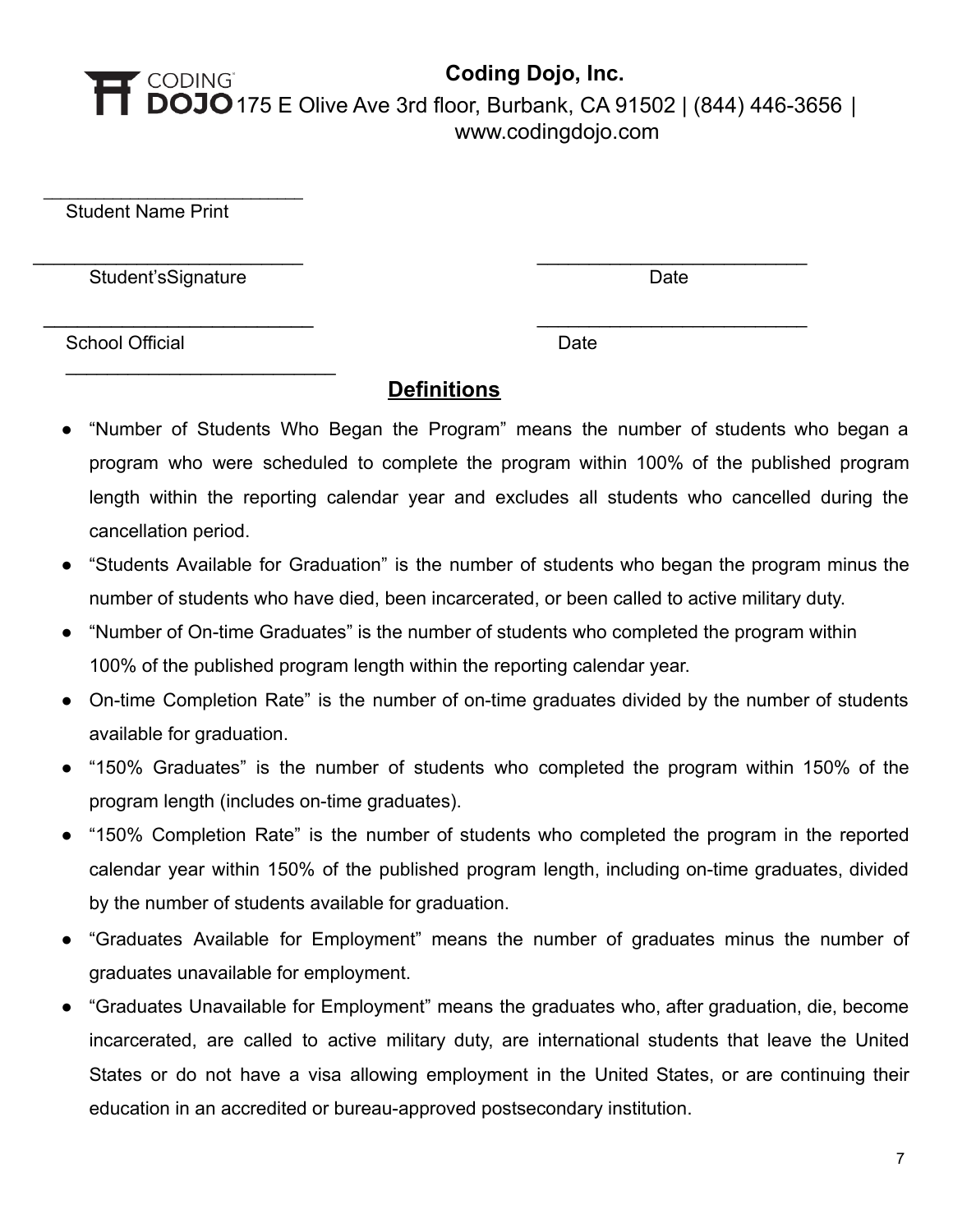- "Graduates Employed in the Field" means graduates who beginning within six months after a student completes the applicable educational program are gainfully employed, whose employment has been reported, and for whom the institution has documented verification of employment. For occupations for which the state requires passing an examination, the six months period begins after the announcement of the examination results for the first examination available after a student completes an applicable educational program.
- "Placement Rate Employed in the Field" is calculated by dividing the number of graduates gainfully employed in the field by the number of graduates available for employment.
- "Number of Graduates Taking Exam" is the number of graduates who took the first available exam in the reported calendar year.
- "First Available Exam Date" is the date for the first available exam after a student completed a program.
- "Passage Rate" is calculated by dividing the number of graduates who passed the exam by the number of graduates who took the reported licensing exam.
- "Number Who Passed First Available Exam" is the number of graduates who took and passed the first available licensing exam after completing the program.
- "Salary" is as reported by graduate or graduate's employer.
- "No Salary Information Reported" is the number of graduates for whom, after making reasonable attempts, the school was not able to obtain salary information.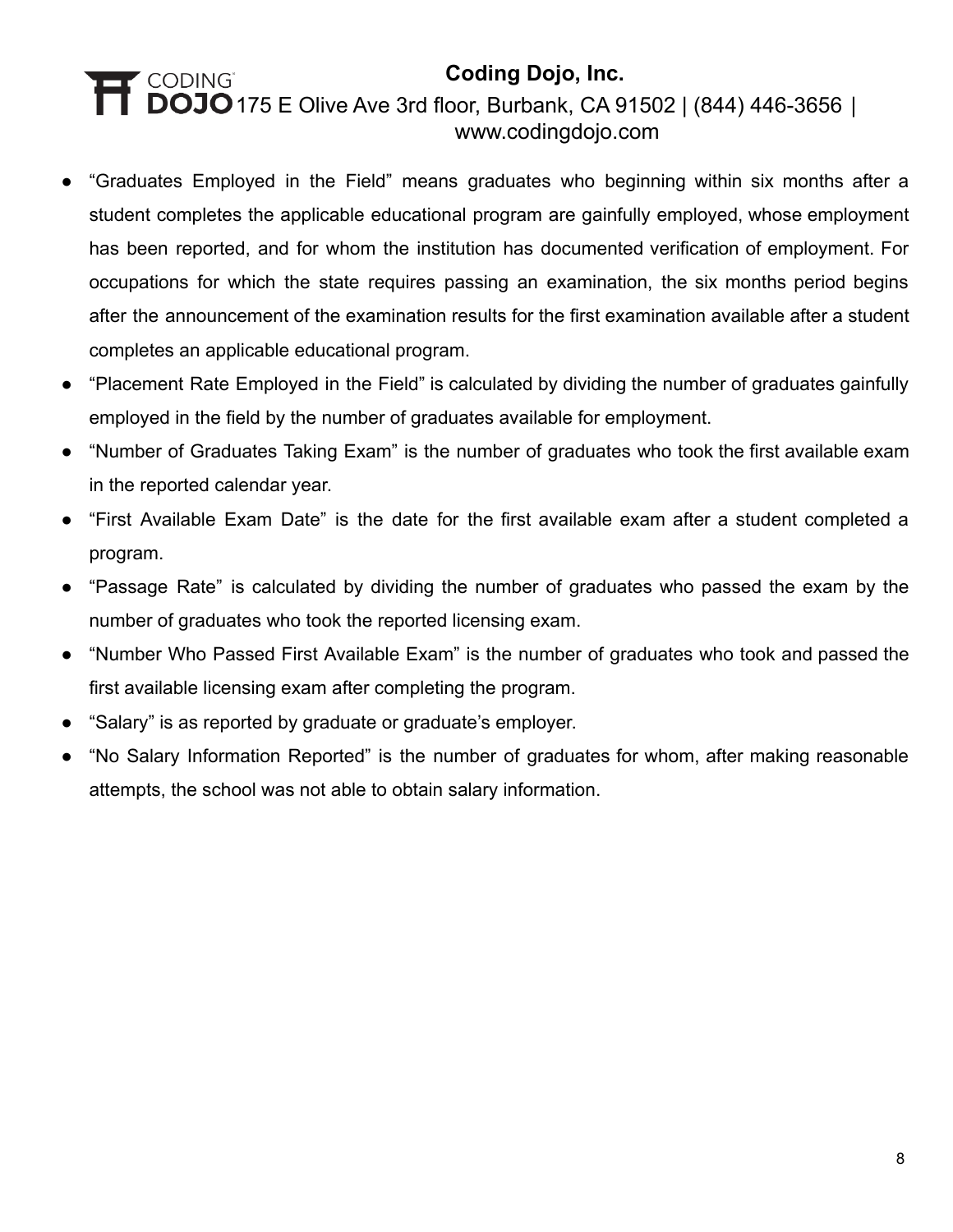## **STUDENT'S RIGHT TO CANCEL**

- 1. Students have the right to cancel their agreement for a program of instruction, without any penalty or obligations, through attendance at the first-class session or the seventh calendar day after enrollment, whichever is later.
- 2. Cancellation may occur when the student provides a written notice of cancellation via email to student support: [support@codingdojo.com](mailto:support@codingdojo.com)
- 3. The written notice of cancellation need not take any particular form and, however expressed, it is effective if it shows that the student no longer wishes to be bound by the Enrollment Agreement.
- 4. If the Enrollment Agreement is cancelled, the school will refund the student any money he/she paid, less the registration fee not to exceed \$250.00, if charged, within 45 days after the notice of cancellation is received.

Students may withdraw from the school at any time after the cancellation period (described above) and receive a pro rata refund if they have completed 60 percent or less of the scheduled days in their current program through the last day of attendance. If the student has completed more than 60% of the period of attendance for which the student was charged, the tuition is considered earned and the student will receive no refund.

For the purpose of determining a refund under this section, a student may be deemed to have withdrawn from a program of instruction when any of the following occurs:

• The student notifies the institution of the student's intent to withdraw.

● The institution terminates the student's enrollment for failure to maintain satisfactory progress; failure to abide by the rules and regulations of the institution; absences in excess of maximum set forth by the institution; and/or failure to meet financial obligations to the School.

For the purpose of determining the amount of the refund, the date of the student's withdrawal shall be deemed the last date of recorded attendance. The amount owed equals the prorate for the program total institutional charge, minus discounts or scholarships, multiplied by the total days up through the